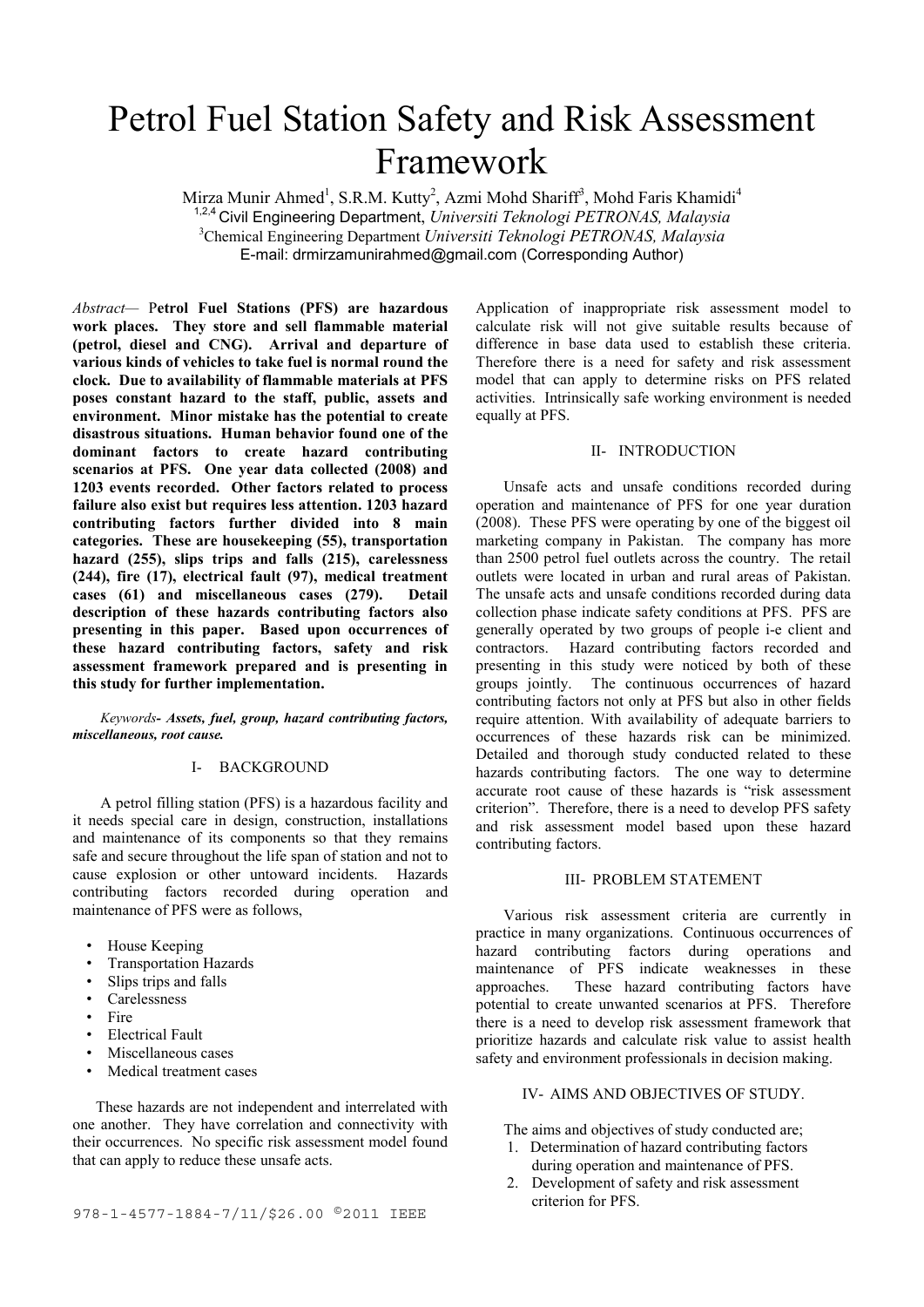#### V- SCOPE AND LIMITATION OF STUDY

There are mainly three (03) stages of work in which hazard can be calculated. These are preliminary, development and construction stage and operation & maintenance stage. Probability and severity of hazards at every stage are unique. This study focus on hazard contributing factors during operation and maintenance stage at PFS.

## VI- LITERATURE REVIEW

 Petrol fuel stations are fuel storage places available within an urban and rural areas. Fuel has the potential to create fire accidents [1]. Fuel hazard fire assessment is an important input for fire management plan [2]. Vapors concentration of suspended fuel volatile are depends upon weather conditions but near surface fuels always burns in any fire scenario even in availability of less intensity [3]. From 1993 to 2004 approximately 243 incidents related to fire broke up reported at PFS around the world. Electrostatic charges found to be main root cause for fire generation [4]. Tank lorries (T/Ls) during their operation and maintenance at PFS posses various kind of hazards on allied facilities and staff [5]. Automobile refueling is one of the main sources of benzene vapors production. It has severe health effect on workers and nearby staff [6]. Risk level of different hazardous activities prioritized by using risk assessment criteria models and it provides viable knowledge to safety professionals to set company goals and objectives [7]. Every year in USA alone about 150-200 fires events occurred due to static-electricity-caused ignition of gasoline vapors [8]. Both contractors and client have the activities that can create major and minor injuries during operation. Minor incidents reported in Pakistan State Oil (PSO) which is one of the country back bone oil marketing company were 130 excluding the incidents at contractor's end. The major cause identified was carelessness [9]. Less impact of available theories proposed by various researchers and working groups [10]. With appropriate approach and scrutinize main causes of accidents, incidents, unsafe acts and unsafe conditions can be improved significantly [11]. With application of behavior based safety approach and identification of at risk behaviors safety condition can be improved significantly [12]. Hazard identification and risk assessment is an important tool to prioritize hazardous activities. Rank them according to their severity level and take corrective and control measures [13]. Electrostatic charges have interaction of weather, clothing, and car seat material, getting in an out of car [14]. Most of the incidents occur under low-humidity conditions; consequently, they are more prevalent in cold weather. A disproportionate fraction of these incidents (55% of the incidents where the ignition details are known) have involved an individual who re-enters and re-exits the vehicle during the fueling operation [15]. Static-prone seats in vehicles, allowing a high charge to be built up on a person moving in or out of the seat [16]. 5–8 kV values are more common to generate while in a single action of getting out of a car of an individual. But individual sometime can produce over 15 kV. Other studies have shown that charging an individual to around 6 kV can suffice to produce an incentive spark [17]. In terms of responsibility of the individual doing the refueling, the American Petroleum Institute issued a widely-

publicized press release on February 3, 2000, "Do not get back into your vehicle during refueling." Their press release also emphasized that if for some reason the person does have to re-enter the vehicle, "Discharge the static electricity buildup when you get out by touching the outside metal portion of your vehicle, away from the filling point, before attempting to remove the nozzle"[18]. In construction project Behm reference work from Szymberski demonstrates that the best time to influence safety is at top concept and design phase. Refer appended below figure-1 and figure-2 [19].









 Failures in human behaviors and process are two primarily main causes of hazards occurrences. This study will deal in length human behavior contribution in hazards scenario development at PFS. One (01) year data (January 2008 to December 2008) was collected and hazard contributing factors grouped into further eight (08) categories. Risk assessment criterion based upon occurrences of these hazards created for PFS. Severity and likelihood calculated. Finally risk calculated based upon these risks hazard contributing factors prioritized to assist safety professionals so that they can take further necessary actions to reduce unsafe practices.

 Studies conducted normally focused on process safety failures. Very few literatures found that explores on human behaviors aspects. By controlling human behaviors aspects safety statistics can be improved significantly and also have the capability to remains long lasting impacts. No study conducted during operation and maintenance at PFS with regards to human behavior improvement. By highlighting this gap through this study it is envisaged that with proper implementation of at risk behaviors measure and mitigation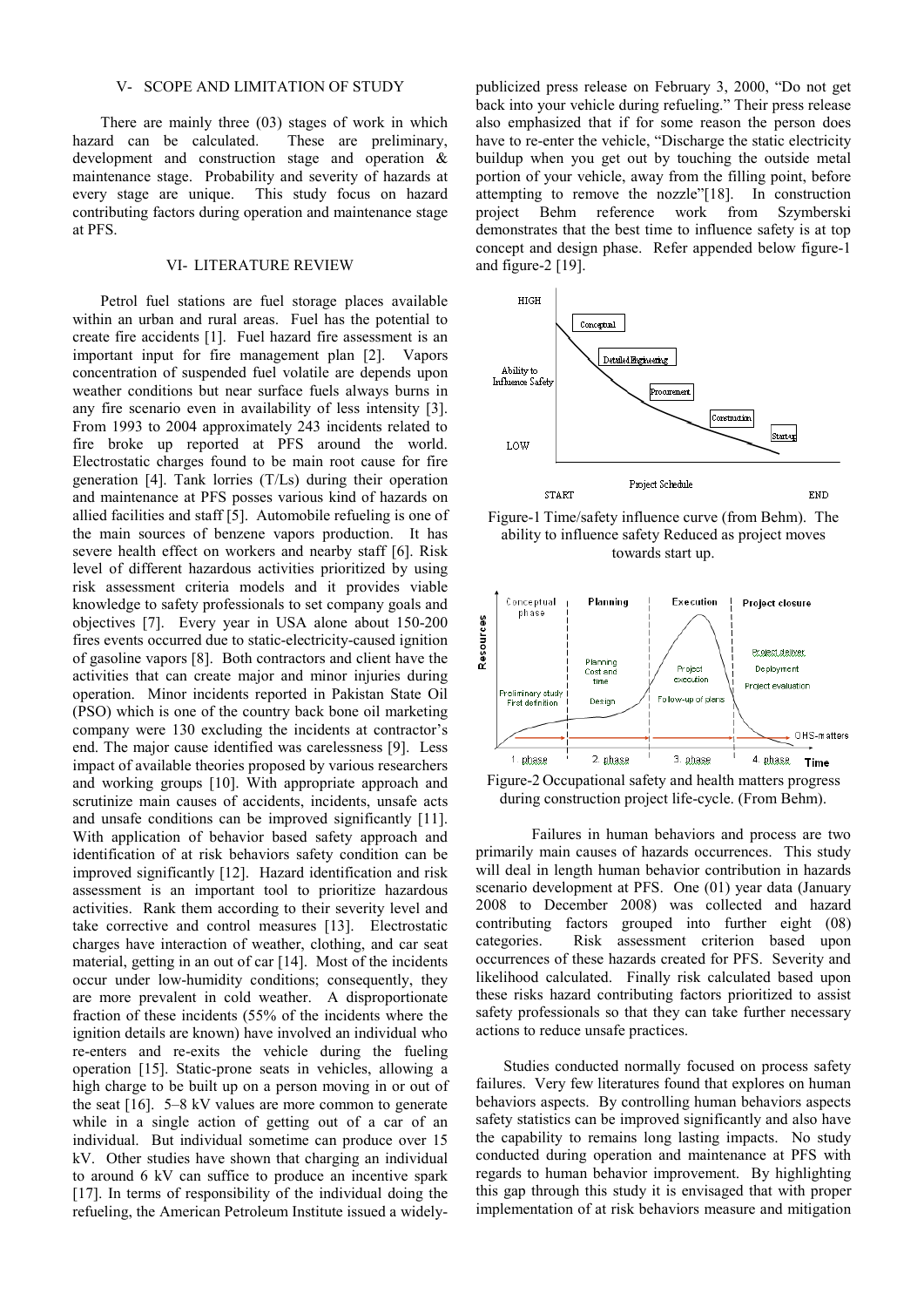strategies unsafe acts and unsafe conditions at PFS can be control. The study conducted proposing a new approach to calculate risk. Studies conducted in past refers only fatality, accident, incident and near misses cases for risk calculations. The approach proposing in this study develops safety and risk assessment framework by using actual field data related to hazard contributing factors at PFS. With little modifications this risk assessment method can be applied in any discipline. As the significance and importance of human behaviors is of vital application in any sector.

## VII- COMPONENTS OF PETROL FUEL STATION

 PFS facilities available in urban and rural areas. These workplaces normally consists of following components;

- 1. Fuel System
	- -Tanks -Pumps -Pipework
	- -Tank lorries
- 2. Forecourts
	- -Surfacing -Islands -Oil separator
- 3. Non Fuel
	- -By the way -Car wash -Tyre shop -Oil suction machine
	- -Service bays
- 4. Signages
	- -Canopy fascia
	- -Monolith/flag/pole
	- -In/out/CNG
	- -Site name
	- Service block
	- Shop fascia
	- Tyre shop
	- Waiting room
	- Oil change
	- Car wash
	- Restaurant
	- Lube trolleys
	- Decantation sign
	- Fire extinguishers and buckets
	- Canopy column
	- Safety signs
- 5. Equipments
	- -Generator
	- -Compressor
- 6. Allied Facilities
	- -Restaurant
	- -Prayer area
	- -Credit card reader -Security post
	- -Public toilets
	- -Water cooler
- Truck parking shed
- 7. CNG
	- CNG island
	- Compressor shed
	- Fire rated wall - Control room
	-
	- Pipe channel
- 8. Forecourt

 Forecourt normally tollgate, echelon or four (04) square arrangement. The provision of forecourt is also depends upon the availability of space.

Tollgate



Echelon



**Square** 



# 9- Fuel tanks

 Fuel tanks are normally bitumen coated single skinned mild steel tanks. The fuel tanks located depending upon the safe decantation position to minimize pipe-work costs. The number of tanks required determined by selecting the closest configuration of three (03) nominal sizes which best meet the sales volumes with a five (05) day cover. The nominal tank sizes are 18000, 27000 and 45000 liters. Tanks maybe single or double compartment for the 45000 liters tank. Reinforced concrete pits are provided adjacent to tanks.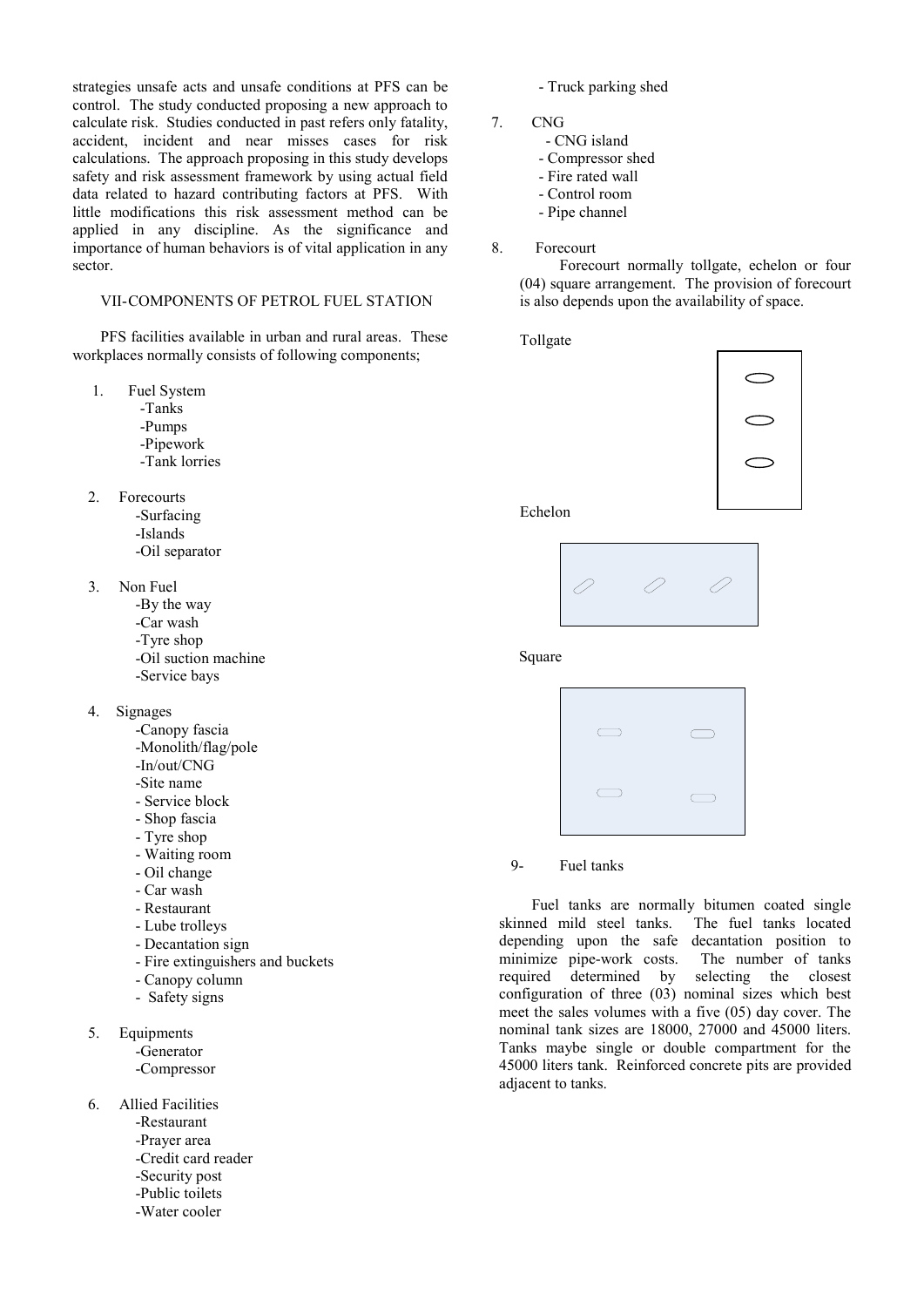#### VIII- HAZARD CONTRIBUTING FACTORS

 Unsafe acts and unsafe conditions recorded during operation and maintenance of PFS for one year duration. 1203 events recorded. These PFS were operating by one of the biggest oil marketing company in Pakistan. 1203 events categorized into 8 divisions. Table-1 shows notations for hazards contributing factors and monthly number of unsafe events recorded during study period.

|                | racivis                        |          |       |          |  |  |  |  |  |  |  |  |  |
|----------------|--------------------------------|----------|-------|----------|--|--|--|--|--|--|--|--|--|
| N <sub>0</sub> | Description                    | Notation | Total | $\%$ age |  |  |  |  |  |  |  |  |  |
|                | Miscellaneous Cases            | Misc     | 279   | 23.19%   |  |  |  |  |  |  |  |  |  |
| 2              | <b>Transportation Hazard</b>   | T        | 255   | 21.20%   |  |  |  |  |  |  |  |  |  |
| 3              | Carelessness                   | C        | 224   | 18.62%   |  |  |  |  |  |  |  |  |  |
| 4              | Slips, trips and falls         | S        | 215   | 17.87%   |  |  |  |  |  |  |  |  |  |
| 5.             | <b>Electrical Fault</b>        | E        | 97    | 8.06%    |  |  |  |  |  |  |  |  |  |
| 6              | <b>Medical Treatment Cases</b> | М        | 61    | 5.07%    |  |  |  |  |  |  |  |  |  |
|                | Housekeeping                   | H        | 55    | 4.57%    |  |  |  |  |  |  |  |  |  |
| 8              | <b>Fire Risks</b>              | F        | 17    | 1.41%    |  |  |  |  |  |  |  |  |  |

Table-1 Percentage distribution of Hazards Contributing Factors



Figure-3 Distribution of hazard contributing factors

Maximum number of unsafe events recorded in November, in initial six (06) months the frequency of occurrences of unsafe events is comparatively less in number as compared to last six (06) months of the year. Occurrences of noncompliance due to miscellaneous cases found to be most significant. Total 279 cases reported. Whereas,

PFS. 224 cases recorded due to carelessness.

transportation hazard, carelessness and slips, trips & falls attains 255, 244 and 215 events respectively. Medical treatment cases got  $6<sup>th</sup>$  ranking among eight (08) contributing factors with a score of 61. 55 unsafe acts and unsafe conditions recorded due to base cause of housekeeping. 17 events recorded that results in occurrence of fire at PFS and got the lowest ranking.

 Table-2 shows the detailed breakup of hazard occurrences events on monthly basis for one year duration.

Figure-3 represents the distribution of hazard contributing factors round the year 2008. Major non-compliance recorded in miscellaneous cases. Miscellaneous cases cause unsafe events due to mechanical fault, small leakages and unsafe conditions that produced by natural phenomenon. 255 events recorded due to transportation hazards. It mainly includes accident cases due to transportation of fuel, collision of heavy vehicles including tankers with other allied facilities at PFS and unsafe acts due to driver's behaviors. Carelessness is the 3<sup>rd</sup> hazard contributing factor during operation and maintenance of

|                      |                  | <b>Monthly Total</b>                  |              |          |     |     |          |     |        |            |              |            |     |              |
|----------------------|------------------|---------------------------------------|--------------|----------|-----|-----|----------|-----|--------|------------|--------------|------------|-----|--------------|
| N <sub>0</sub>       | <b>HCF</b>       | Jan                                   | Feb          | Mar      | Apr | May | Jun      | Jul | Aug    | <b>Sep</b> | Oct          | <b>Nov</b> | Dec | <b>Total</b> |
|                      |                  | 62                                    | 41           | 83       | 69  | 59  | 63       | 100 | 124    | 155        | 107          | 196        | 144 | 1203         |
|                      | Misc             | $\mathbf{r}$                          | 13           | 10       | 20  | 12  | 15       | 26  | 28     | 40         | 25           | 53         | 30  | 279          |
| ◠<br>∸               | $\sim$           | 18                                    |              | 17       | 22  | 19  | $\Omega$ | 24  | 29     | 25         | 26           | 30         | 31  | 255          |
| ◠                    |                  | 17                                    | 9            | 14       | 19  | ٩   | 14       | 17  | 20     | 32         | 17           | 40         | 22  | 224          |
| 4                    |                  | 12                                    | 11           | 27       |     | 17  | 12       | Q   | 22     | 34         | 13           | 30         | 28  | 215          |
| J                    | E                | 4                                     | $\theta$     | $\Omega$ |     |     | $\Omega$ | 10  | ⇁      | 15         | 13           | 14         | Q   | 97           |
| 6                    | M                | $\theta$                              | $\theta$     | 6        |     |     |          | b   |        |            | $\mathbf{r}$ | 16         | 14  | 61           |
| −                    | Н                |                                       | $\theta$     | $\theta$ | 6   |     | $\sim$   | −   | 11     | 3          |              | 11         |     | 55           |
| $\Omega$<br>$\Omega$ |                  |                                       | h            | $\theta$ |     |     |          |     | ◠<br>∽ |            |              | Δ          |     | 17           |
|                      | $\sim$<br>ATTATT | <b>Contact Contact Contact Street</b> | $\mathbf{r}$ |          |     |     |          |     |        |            |              |            |     |              |

Table-2 Detailed monthly breakup of Hazard Contributing Factors

\*HCF=Hazard Contributing Factor

Hazard contributing factors has significant role for the causation of fatality, accident, incident and near miss cases. Table-3 is providing break up of total reported unsafe events into four (04) group's i-e fatality, accident, and incident and near miss cases. Four (04) fatality cases reported during year 2008. Accident, incident and near miss distribution were 91, 352 and 756 cases respectively. Root causes of 4 fatality cases were;

- 1. While a T/L # MND-3042 entering into the facility, it hit the conservancy worker near gantry. He died.
- 2. A passenger vehicle arrived for CNG filling, during refueling the vehicle CNG cylinder was burst. As a result a woman (passenger) died on the spot and the driver was also died later.
- 3. Driver of T/L # SI-4585 fell down from the HSD (high speed diesel) filling point during filling of his T/L due to dizziness. Later he was expired.
- 4. Due to heart attack, a worker was expired.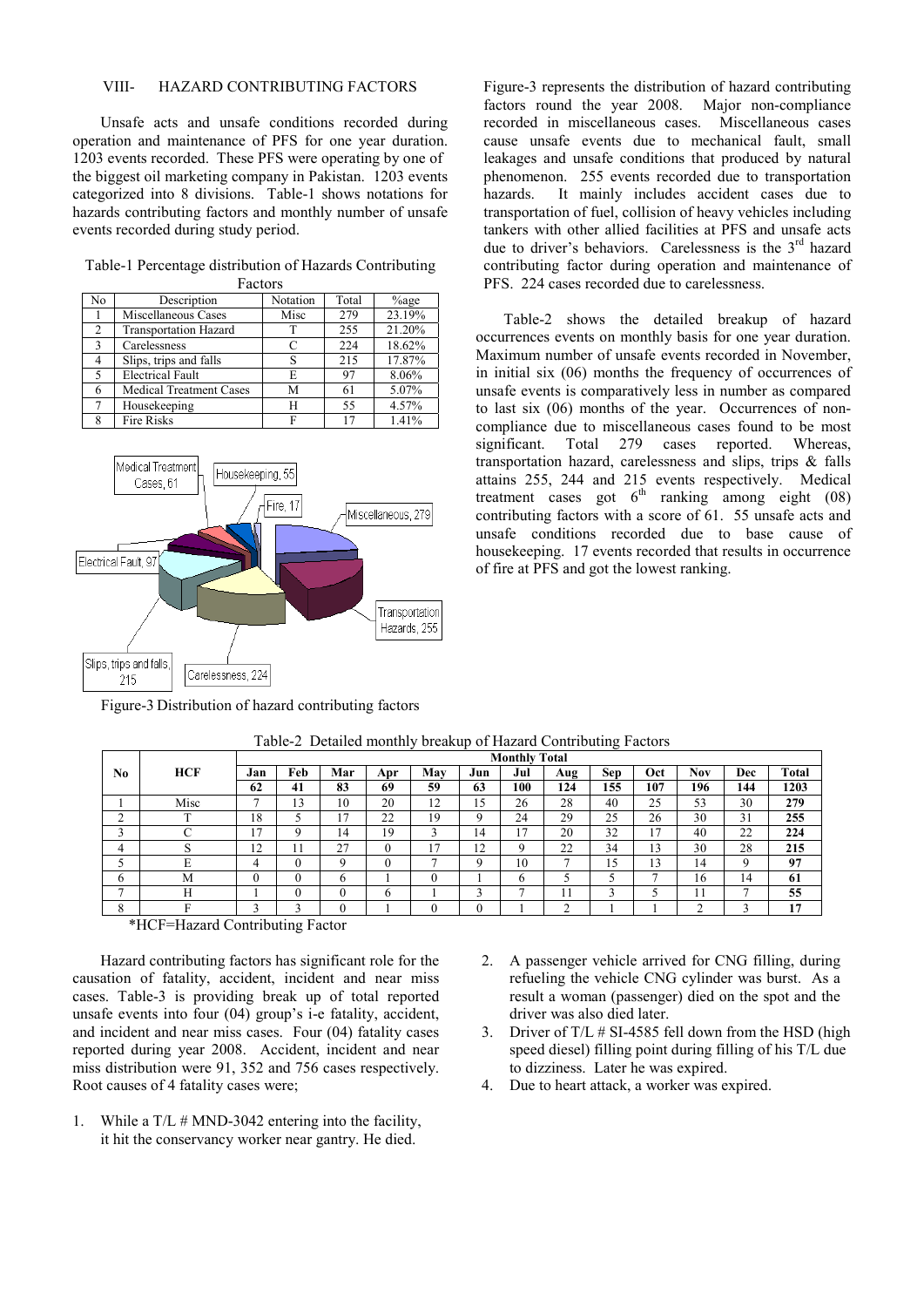| N <sub>0</sub> | <b>Description</b> | <b>Monthly Total</b> |     |                  |     |          |              |     |          |     |     |     |              |       |
|----------------|--------------------|----------------------|-----|------------------|-----|----------|--------------|-----|----------|-----|-----|-----|--------------|-------|
|                |                    | Jan                  | Feb | Mar              | Apr | May      | Jun          | Jul | Aug      | Sep | Oct | Nov | Dec          | Total |
| $\mathbf{I}$   | Fatality           | $\mathbf{0}$         |     | $\boldsymbol{0}$ |     | $\theta$ | $\theta$     | 0   | $\Omega$ |     | 0   |     | $\mathbf{0}$ | 4     |
| $2 -$          | Accident           | 13                   |     |                  | 13  | ┑        | $\mathbf{0}$ | 11  | 12       | 11  | 8   | 4   | 8            | 91    |
| $3-$           | Incident           | 26                   | 19  | 32               | 22  | 18       | 11           | 26  | 27       | 58  | 26  | 50  | 37           | 352   |
| $4-$           | Near Miss          | 23                   | 20  | 48               | 33  | 34       | 52           | 63  | 85       | 85  | 73  | 141 | 99           | 756   |
|                | <b>Total</b>       | 62                   | 41  | 83               | 69  | 59       | 63           | 100 | 124      | 155 | 107 | 196 | 144          | 1203  |

Table-3 Fatality, Accident, Incident and Near Miss causation due to Hazard Contributing Factors

Impacts of PFS on environment, human and property (assets) are of potential value. Table-4 illustrating the effects of hazard contributing factors on environment, human and property. Major impacts from 1203 cases reported causes severe impacts on property (assets). Total number of activities impacts on property damages and loss of property recorded was 595. Events affects on human got second rank with a value of 436 and least impact recorded on environment with a score of 172 events.

Table-4 Effect created by Hazard Contributing Factors on Environment, Human and Property

| N <sub>0</sub> | <b>Description</b> | <b>Monthly Total</b> |     |     |     |     |     |     |     |            |     |            |     |              |
|----------------|--------------------|----------------------|-----|-----|-----|-----|-----|-----|-----|------------|-----|------------|-----|--------------|
|                |                    | Jan                  | Feb | Mar | Apr | May | Jun | Jul | Aug | <b>Sep</b> | Oct | <b>Nov</b> | Dec | <b>Total</b> |
| $\mathbf{I}$   | Environment        | $\overline{4}$       | 8   | 8   | 10  | 4   | 10  | 21  | 21  | 26         | 13  | 32         | 15  | 172          |
| $2 -$          | Human              | 20                   | 17  | 42  | 20  | 26  | 23  | 32  | 37  | 55         | 34  | 73         | 57  | 436          |
| $3-$           | Property           | 38                   | 16  | 33  | 39  | 29  | 30  | 47  | 66  | 74         | 60  | 91         | 72  | 595          |
|                | Total              | 62                   | 41  | 83  | 69  | 59  | 63  | 100 | 124 | 155        | 107 | 196        | 144 | 1203         |

## IX- QUARTERLY DISTRIBUTION OF HAZARD CONTRIBUTING FACTORS

 Hazards patterns provide a bench mark to reduce equal number of hazards occurrences in every quarter. Danger of more hazardous occurrences of same kind of events identified and remedial measures can be developed for implementation. In  $1<sup>st</sup>$  quarter one unsafe event related to housekeeping was recorded. It is progressing in  $2<sup>nd</sup>$ ,  $3<sup>rd</sup>$ and  $4<sup>th</sup>$  quarter of the year 2008. 10, 21, and 23 unsafe events recorded with root cause as housekeeping. The same phenomenon observed related to transportation hazard, electrical fault and miscellaneous cases. Table-5 shows the number of events occurrences in respective quarters. Whereas slips trips and fall, carelessness, fire risk and medical treatment cases show similar occurrences trends in four (04) quarters. The number of cases in these 4 areas dragged down in  $2<sup>nd</sup>$  quarter and increase in  $3<sup>rd</sup>$  and  $4<sup>th</sup>$ quarter. Altogether 186, 191, 379 and 447 cases reported related to hazard contributing factors in  $1<sup>st</sup>$ ,  $2<sup>nd</sup>$ ,  $3<sup>rd</sup>$  and  $4<sup>th</sup>$ quarter respectively.

Table-5 Quarterly distribution of Hazard Contributing Factors in year-2008

| <b>HCF</b>   | 1 <sup>st</sup><br>Ouarter | 2 <sub>nd</sub><br>Ouarter | 2rd<br>Ouarter | 4 <sup>th</sup><br>Ouarter | Total |
|--------------|----------------------------|----------------------------|----------------|----------------------------|-------|
|              |                            |                            |                |                            |       |
| H            | 1                          | 10                         | 21             | 23                         | 55    |
| T            | 40                         | 50                         | 78             | 87                         | 255   |
| S            | 50                         | 29                         | 65             | 71                         | 215   |
| C            | 40                         | 36                         | 69             | 79                         | 224   |
| F            | 6                          | 1                          | $\overline{4}$ | 6                          | 17    |
| E            | 13                         | 16                         | 32             | 36                         | 97    |
| Misc         | 30                         | 47                         | 94             | 108                        | 279   |
| M            | 6                          | $\overline{2}$             | 16             | 37                         | 61    |
| <b>Total</b> | 186                        | 191                        | 379            | 447                        | 1203  |
|              |                            | $\blacksquare$             |                |                            |       |

\*HCF=Hazard Contributing Factor

 Bench mark establishment and prioritization of remedial measure can be finalized for implementation. Immediate corrective actions with target dates can be developed. Sudden increase in housekeeping, transportation hazards, and miscellaneous cases shows the review of their individual improvement programs.

186 non-compliances recorded during 1<sup>st</sup> quarter. Majority of non-compliance occurred in the categories of slips trips & falls, transportation hazards and carelessness. Table-5 and figure-4 show the breakdown of noncompliances.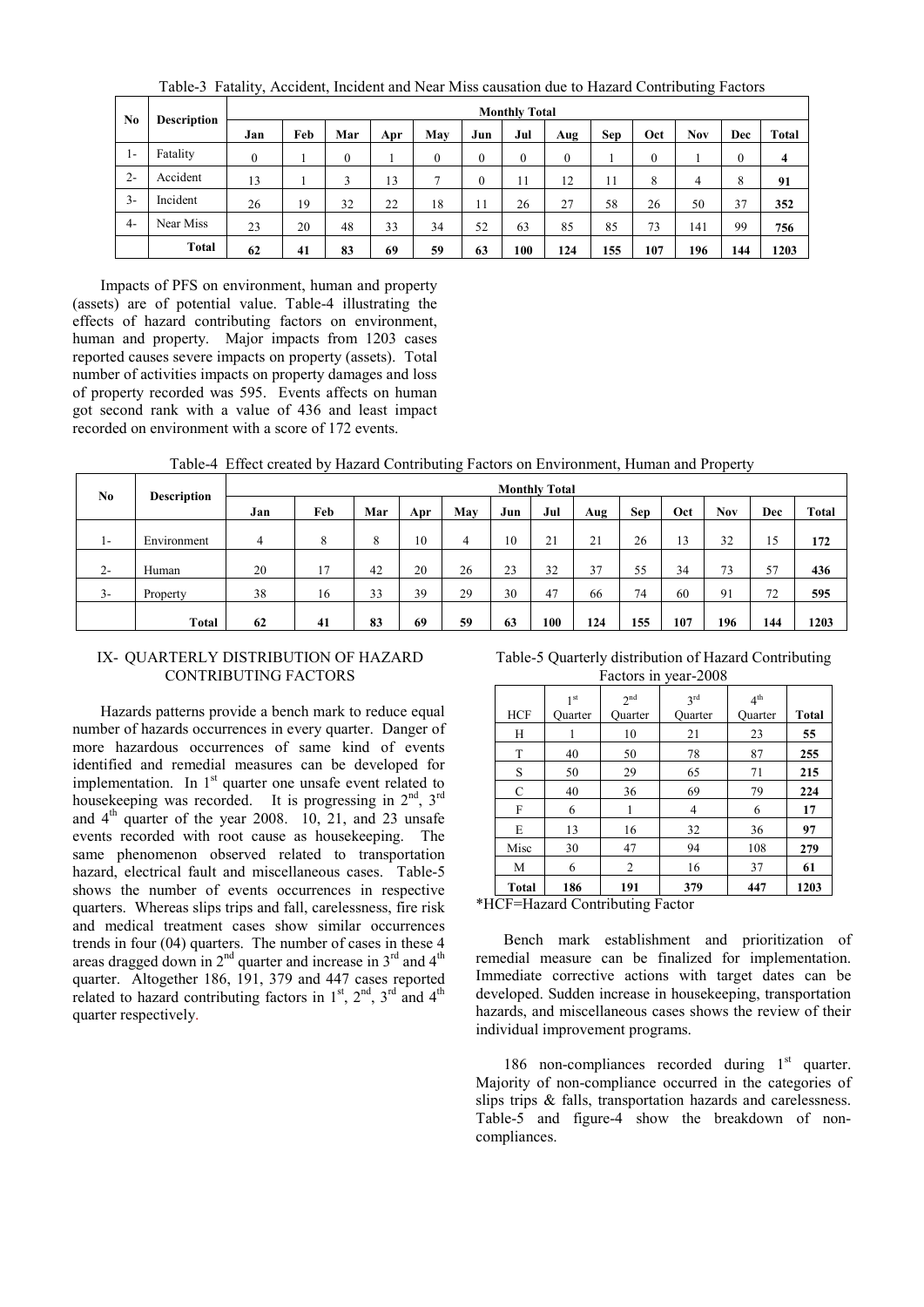

Figure-4 Flow of hazard contributing factors in  $1<sup>st</sup>$  quarter.

In  $2<sup>nd</sup>$  quarter 191 total numbers of unsafe events noted. Mainly transportation hazard and miscellaneous cases contributed.  $3<sup>rd</sup>$  main hazard contribution category were carelessness. Figure-5 represents the trends of hazards occurrences during 2nd quarter period.



Figure-5 Flow of hazard contributing factors in  $2<sup>nd</sup>$  quarter.

 Figure-6 shows the flow of hazard contributing factors in 3rd quarter. Total numbers of non-compliances recorded during this quarter were 379. Miscellaneous cases suddenly increased in this quarter from 47 to 94. Another rebound noticed in transportation, slips trips & falls and carelessness. Remaining contributing factors increment also sharper but comparatively with lesser extend.



Figure-6 Flow of hazard contributing factors in  $3<sup>rd</sup>$  quarter.



Figure-7 Flow of hazard contributing factors in  $4<sup>th</sup>$  quarter.

 Hazard contributing factors gain value much higher in 4th quarter. 447 total numbers of unsafe events recorded during  $4<sup>th</sup>$  quarter. Occurrences of all hazard contributing factors roses in this quarter.  $4<sup>th</sup>$  quarter ranked as the most severe quarter of the year. Figure-7 above shows the further distribution of other categories in bar chart form.

## X- RISK ASSESSMENT CRITERION

 Risk management is one of the main components of health safety and environment management system (HSEMS). Risk assessment criteria's developed by various researchers contains many gaps. ALARP (as low as reasonably practicable) can involve increased level of expenditures for more processes [20]. There are various ways to calculate risks associated with work trades. Many researchers suggested different methods to determine risks based on some specific parameters. The importance of risk evaluation and determination can be understood easily by viewing that many companies make it a part of their HSE policy. This is the responsibility of company to conduct its operational activities in a manner that minimize HSE risks. Protect health and safety of employees, contractors, customers and community at large the environment in which the group activities are conducting. Any company with active involvement of all employees and contractors can manage HSE risks to prevent accident, injuries and occupational illnesses.

#### XI- RESEARCH METHODOLOGY

 One year data collected from PFS located all around the country. By reviewing past data and hazards trends it was felt that safety measures and considerations required at PFS demands different approach. Eight (08) potential areas noticed, that create unsafe conditions during operation and maintenance at PFS. Data collected and activities grouped under eight (08) hazard contributing factors. Risk assessment methods show failures to reduce continuous occurrences of these hazards. The company requested for data collection is a well reputed oil marketing company. Implementation of environmental management system components were already in implementation stage in the last 10 years. The failure of company to control these hazards at their retail outlets dictates either under utilization of available resources to improve safety measures or lack of safety management staff to target right approach. Risk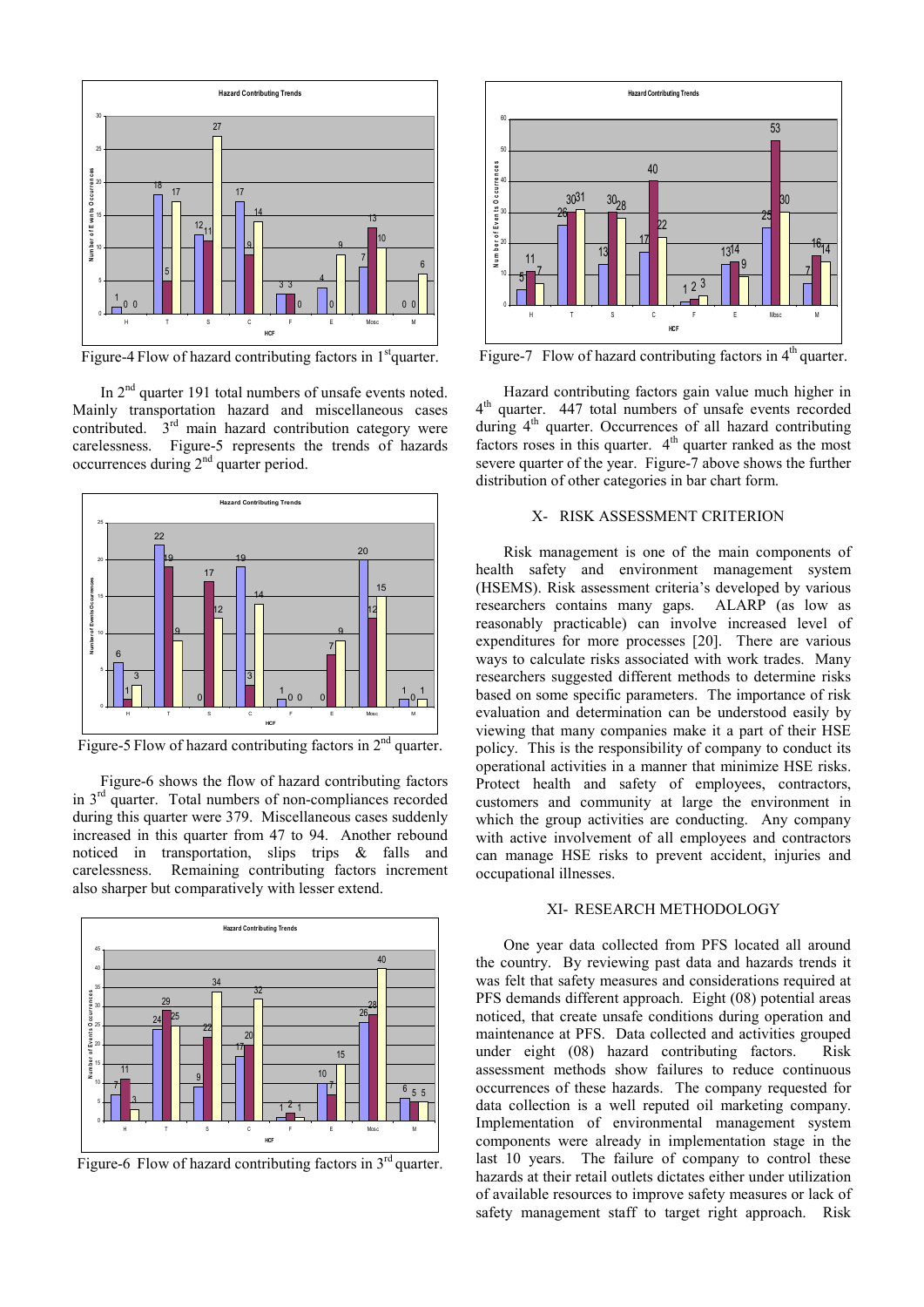assessment carried out to rank the occurrences of top events for further safety considerations. It was found that risk assessment criterion was the only method that company was using to prioritize the hazards. Risk assessment criterion that prepared for one industry cannot be used for another sector. The main difference to avoid this practice is the base data. Base data for every risk assessment method is different. Therefore it was mutually agreed and decided with management committee that because of using inappropriate risk calculations approach the hazards are recording continuously. The availability of suitable risk assessment approach was highly felt. By using inappropriate risk determination method the hazard is merely shifts from one contributing factor to another and the actual risk remains same.

 A risk assessment model developed based upon one year data collected from PFS during operation and maintenance. All data collected from PFS analyzed using a statistical package for social sciences version 16.0 (SPSS 16.0). Multiple regressions performed and by adding respective coefficient with contributing hazard value severity level calculated. Frequency of the respective hazard contributing factor determined and with multiplication of severity and frequency risk was calculated.

 Pearson correlation calculated to determine the correlation between these hazard contributing factors. Finally standard tests performed and mean, std. error of mean, median, mode, std. deviation, variance, skewness, std. error of skewness, kurtosis, std. error of kurtosis and range calculated.

## XII- RESULTS AND DISCUSSION

 Table-6 shows the results of safety and risk assessment model for PFS. Top most hazard contributing use recorded was carelessness. Risk calculated due to carelessness at PFS is 49.28%.  $2<sup>nd</sup>$  most significant factor was slips, tips & falls. It achieves risk value of  $28.70$ .  $3<sup>rd</sup>$  top most risk oriented contributor was miscellaneous cases. Further description according to their ranking is mentioned in Table-7. By considering these risk values appropriate remedial and mitigation measures can be prepared. Table-8 and table-9 show the values of other statistical parameters for better understanding of hazards occurrences patterns. It is envisaged that by applying this method of risk calculation could provide help to HSE professionals to priorities in events of hazard contributing factors.

| Table-6 Petrol fuel station safety and risk assessment |
|--------------------------------------------------------|
| framework result                                       |

| No    | Trades                        | F      | S       | $R = F \times S$ |
|-------|-------------------------------|--------|---------|------------------|
| $1-$  | Miscellaneous Cases           | 0.2468 | 84.195  | 20.78            |
| $2 -$ | <b>Transportation Hazards</b> | 0.211  | 48.221  | 10.17            |
| $3-$  | Carelessness                  | 0.186  | 264.964 | 49.28            |
| $4-$  | Slips, trips and falls        | 0.178  | 161.227 | 28.70            |
| $5-$  | Electrical Fault              | 0.080  | 102.833 | 8.23             |
| 6-    | Medical Treatment<br>Cases    | 0.050  | 160.188 | 8.01             |
| $7 -$ | Housekeeping                  | 0.0457 | 12.993  | 0.59             |
| 8-    | Fire                          | 0.0141 | 81.282  | 1.15             |

| Table-7 Risk prioritization result of petrol fuel station |
|-----------------------------------------------------------|
| safety and risk assessment framework                      |

| No    | Trades                         | <b>Risk Prioritization</b> |  |  |  |  |  |  |  |  |
|-------|--------------------------------|----------------------------|--|--|--|--|--|--|--|--|
|       | Carelessness                   | 49.28                      |  |  |  |  |  |  |  |  |
| $2 -$ | Slips, trips and falls         | 28.70                      |  |  |  |  |  |  |  |  |
| $3 -$ | Miscellaneous Cases            | 20.78                      |  |  |  |  |  |  |  |  |
| 4-    | <b>Transportation Hazard</b>   | 10.17                      |  |  |  |  |  |  |  |  |
| $5 -$ | <b>Electrical Fault</b>        | 8.23                       |  |  |  |  |  |  |  |  |
| $6 -$ | <b>Medical Treatment Cases</b> | 8.01                       |  |  |  |  |  |  |  |  |
| 7.    | Fire Risks                     | 1.15                       |  |  |  |  |  |  |  |  |
| 8-    | Housekeeping                   | 0.59                       |  |  |  |  |  |  |  |  |

Table-8 Correlation between different hazard contributing factors

|             | $\bf{H}$               | TH                     | S         | $\mathbf C$            | F       | EF        | <b>Misc</b>            | M                      |
|-------------|------------------------|------------------------|-----------|------------------------|---------|-----------|------------------------|------------------------|
| $\mathbf H$ |                        | $.761$ (**)            | .176      | $.629(*)$              | .221    | .320      | $.746$ <sup>**</sup> ) | $.652(*)$              |
| TH          | $.761$ <sup>**</sup> ) |                        | .441      | $.626(*)$              | .152    | .533      | $.700(*)$              | $.726$ <sup>**</sup> ) |
| S           | .176                   | .441                   |           | .554                   | .064    | $.682(*)$ | .560                   | $.629(*)$              |
| $\mathbf C$ | $.629(*)$              | $.626(*)$              | .554      |                        | .255    | .573      | $.891$ (**)            | $.713$ <sup>**</sup> ) |
| F           | .221                   | .152                   | .064      | .255                   |         | $-.294$   | .161                   | .242                   |
| EF          | .320                   | .533                   | $.682(*)$ | .573                   | $-.294$ |           | $.656(*)$              | $.629(*)$              |
| <b>Misc</b> | $.746$ <sup>**</sup> ) | $.700(*)$              | .560      | $.891$ (**)            | .161    | $.656(*)$ |                        | $.777$ (**)            |
| M           | $.652(*)$              | $.726$ <sup>**</sup> ) | $.629(*)$ | $.713$ <sup>**</sup> ) | .242    | $.629(*)$ | $.777$ (**)            |                        |

\*\* Correlation is significant at the 0.01 level (2-tailed).

\* Correlation is significant at the 0.05 level (2-tailed).